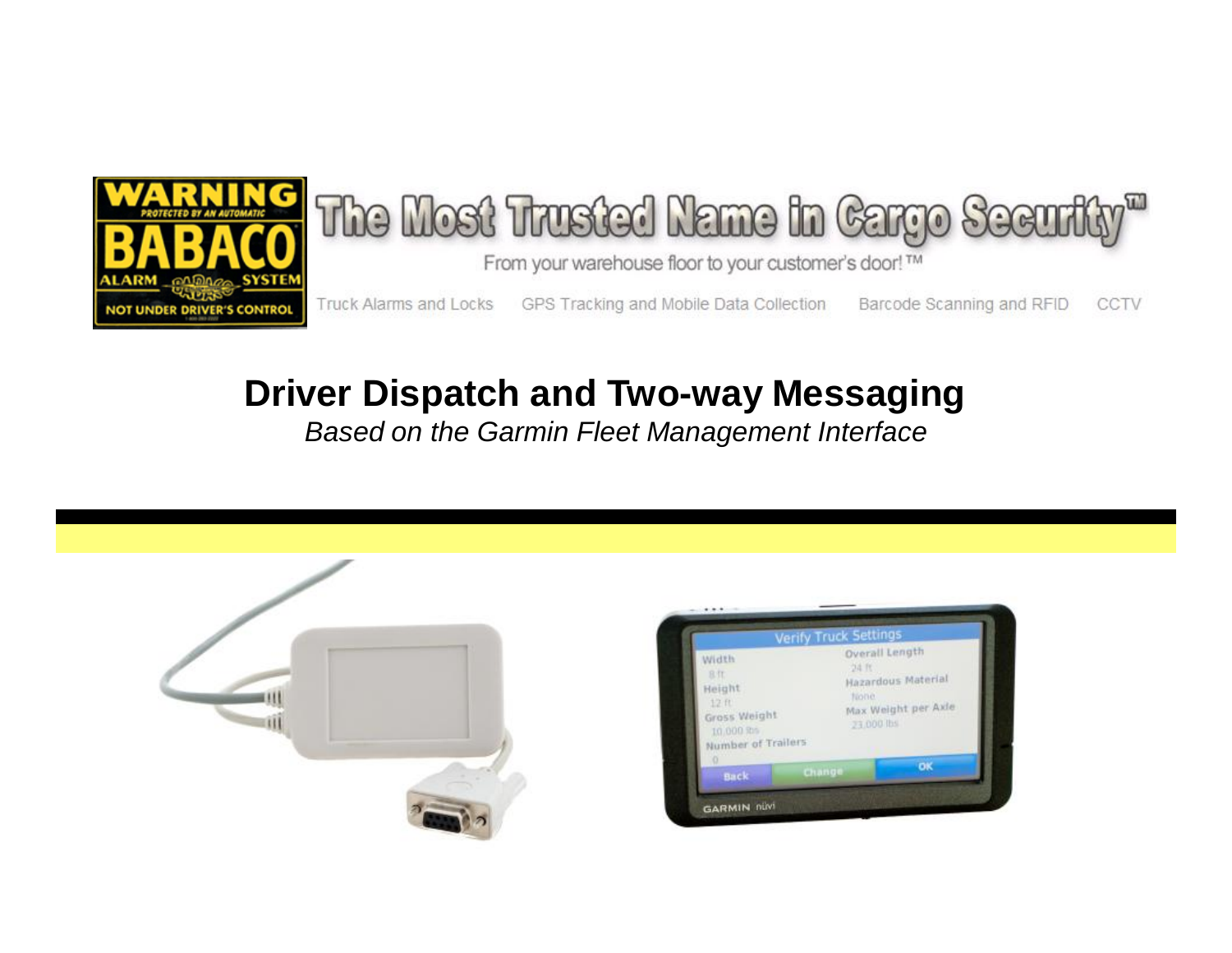# Garmin & The Driver/Dispatch System

Garmin devices come from the factory with a hidden application called the Garmin Fleet Management Interface or FMI for short. When connected to the Babaco SmartAntenna this hidden application replaces the standard user interface with a dispatch screen that includes options for real-time two way messaging and real-time route management.

The Fleet Management Interface is available on all Garmin NUVI devices including Garmin's new 465T which provides the driver with directions based on specific vehicle attributes. The 465T will route a driver point to point avoiding potential hazards like low bridges and keeping the driver off of roads where the vehicle or its cargo are not permitted.

Sending messages and routes to a driver is performed via Babaco's GPS tracking interface. Routes can include multiple stops and can be stored and scheduled multiple times.



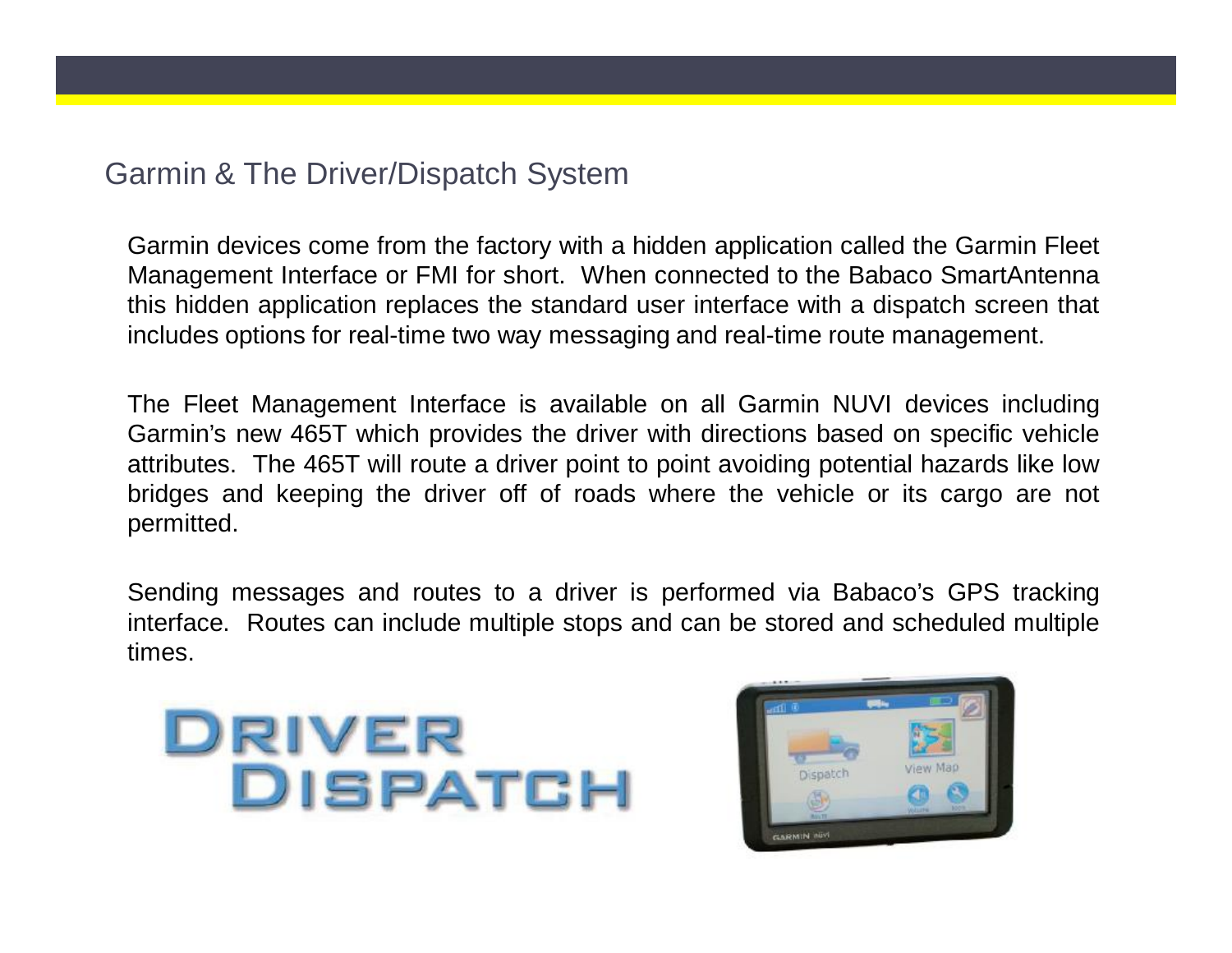# Garmin FMI Menus

Once attached to the SmartAntenna, the standard Where To button is replaced with the Garmin FMI Dispatch button.





Pressing the Dispatch button presents the driver with the ability to see his or her route, view messages, create messages and they can find a location on the fly.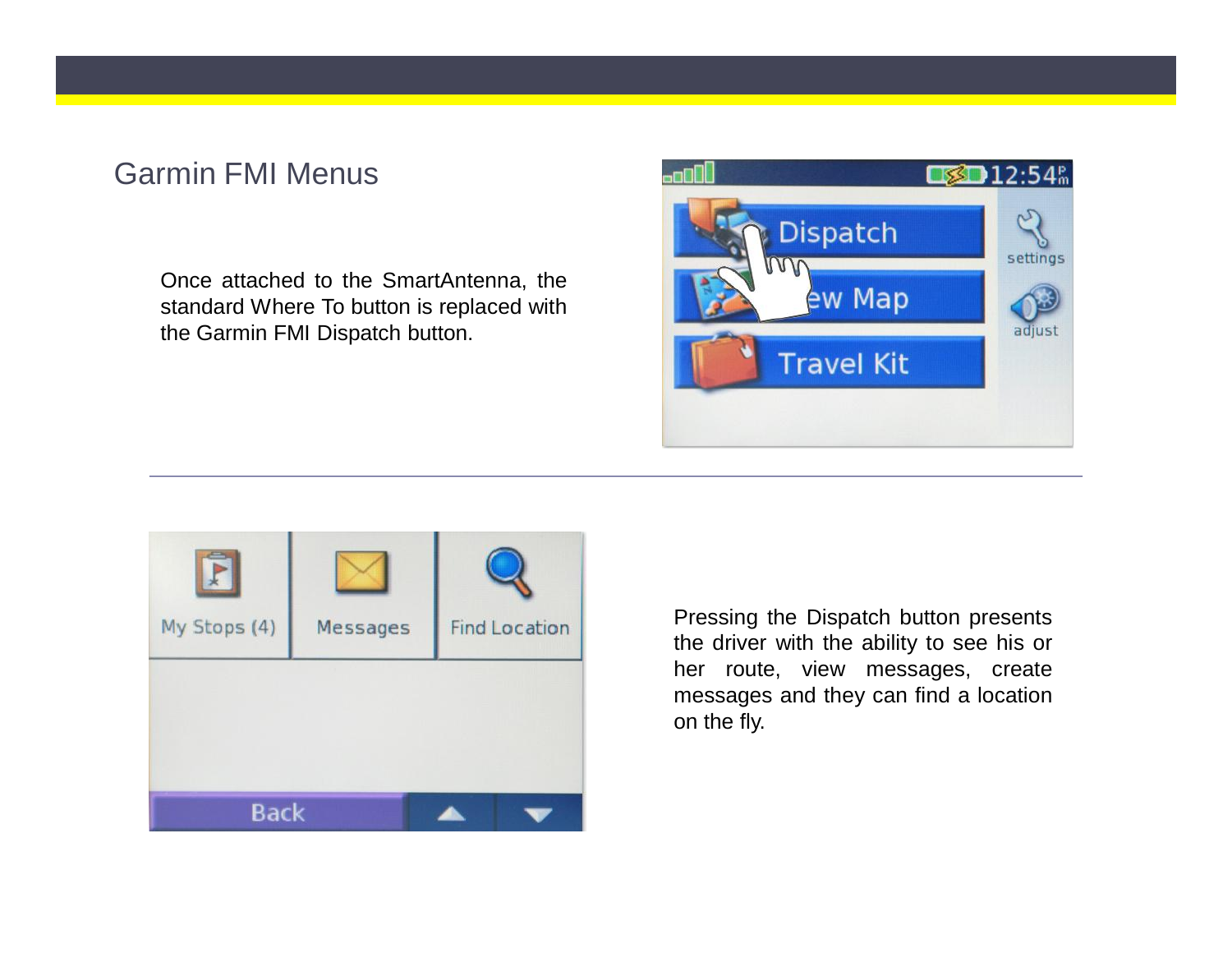# Alert Icons





Garmin uses two icons to tell a driver that they have received a new message or a new stop on a route.

These icons will appear on whatever screen the driver is currently accessing and the driver can see the incoming message or stop by simply pressing on the icon.

*Screens may differ slightly between models.*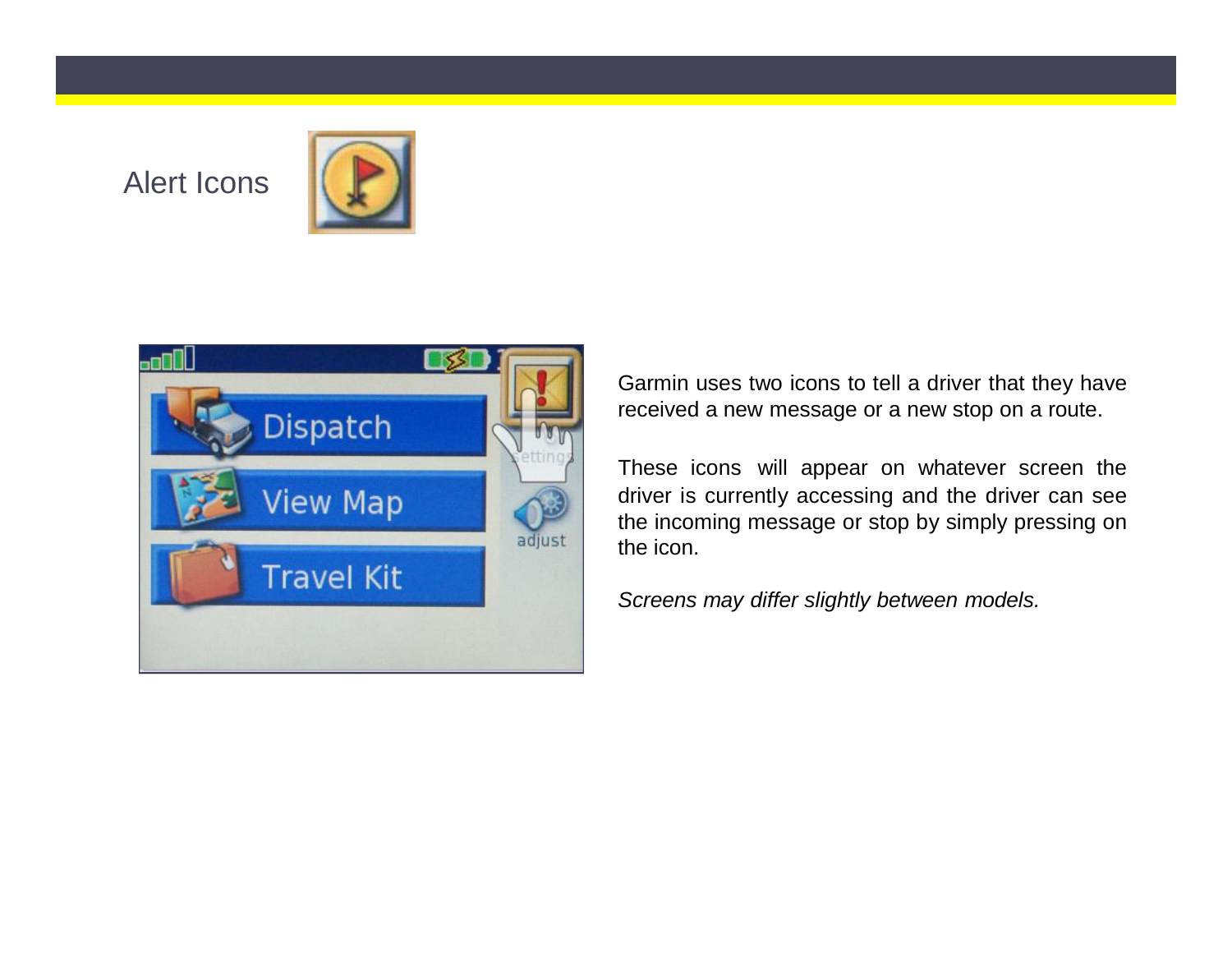# My Stops



When a driver selects a stop they are presented with a screen that displays the stop related data. Once the driver selects the Go button they are presented with the map and provided with turn by turn driving directions.





When a driver taps the new stop icon or selects My Stops from the main dispatch menu they are presented with a sequenced list of all the stops on their route including the distance to each stop from the vehicles current location.



Once a driver presses the Go button the SmartAntenna automatically changes the status of the stop on the server to started. The SmartAntenna uses the coordinates of the stop to determine when a driver arrives at a location and updates the server to reflect the stops arrival and departure times.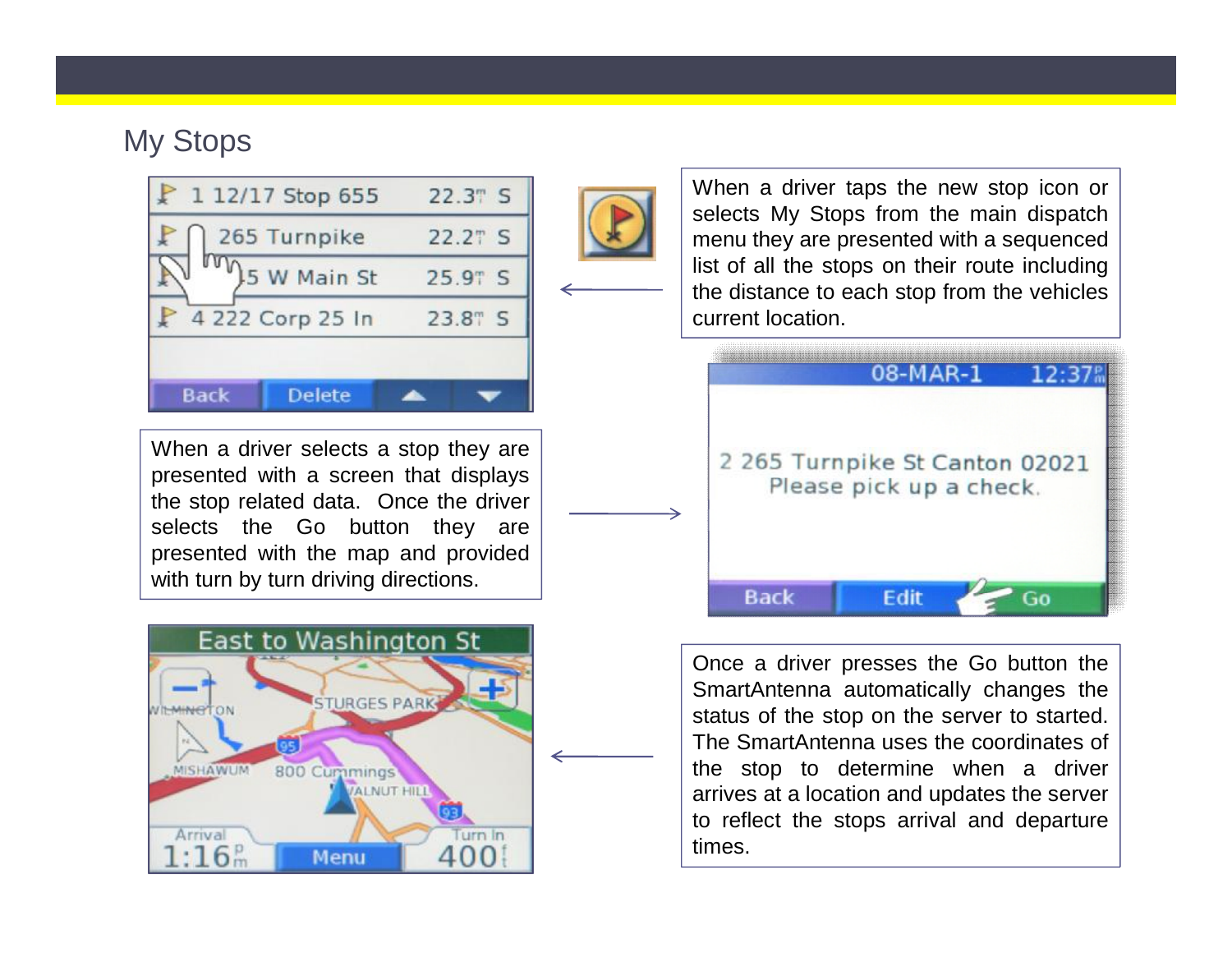#### Messaging - *Receiving*

When a new message is sent to the Garmin device the message icon appears and the driver hears an alert signal. The Icon remains visible until the message is read.

If the driver uses the dispatch menu to view messages they are presented with a listing of all the messages they have in queue. They are provided with the time and an icon describing the message status.

Once a driver is presented the message, they can also be presented with how to respond to a message. This option is selected by the dispatcher at the time the message is created.



*If a response to message is required the driver will not be able to proceed to another screen until they select the appropriate response.*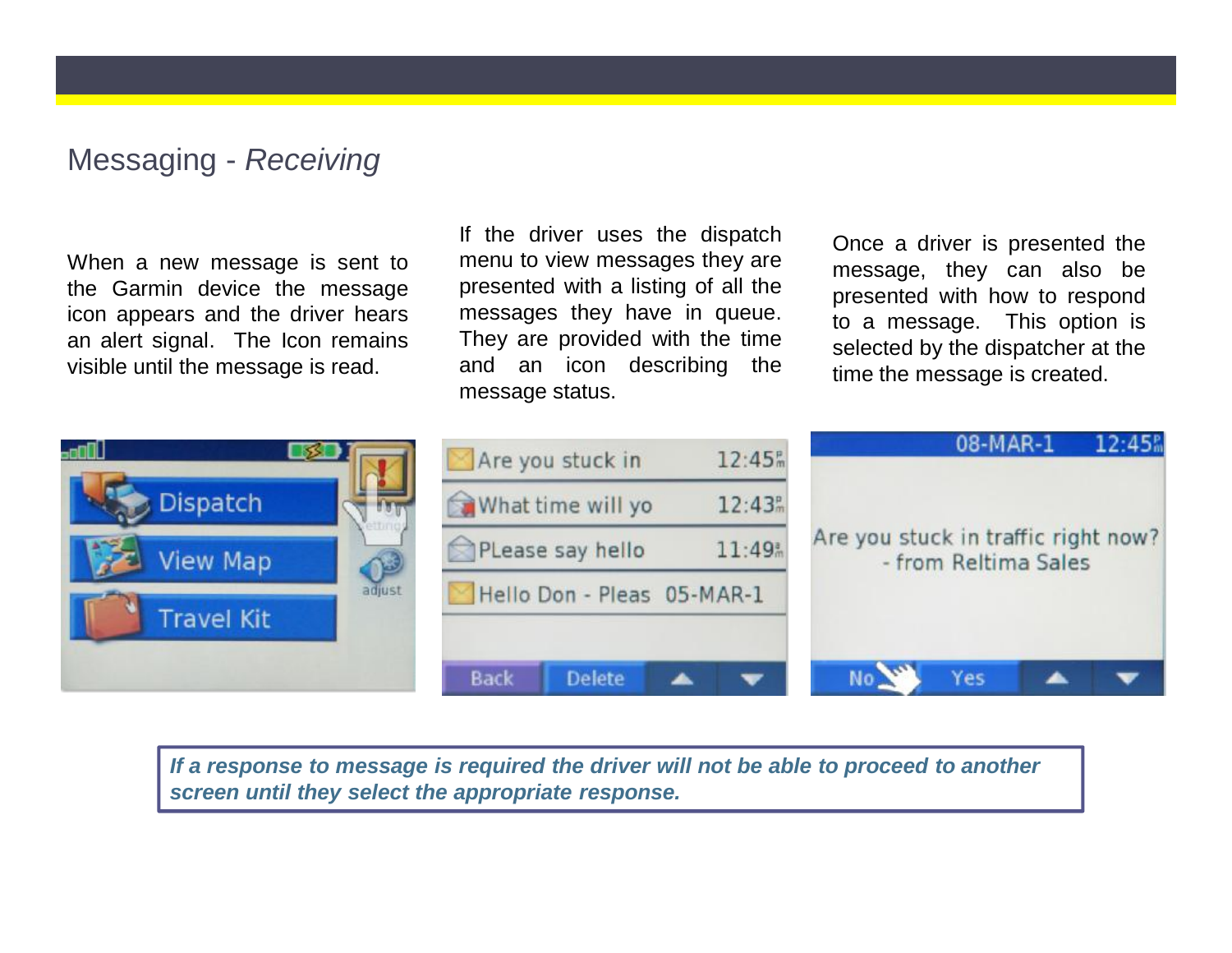#### Messaging - *Creating*



To create and send a message from the Garmin simply tap the Messages button and then select the Create Message button. The Garmin Outbox stores messages sent by the driver and provides delivery status and time sent.



To create a message the driver is required to type a message using the touch screen keyboard. Once the message is complete the driver selects the Done button and the system confirms that the driver wants to indeed send the message. Some models provide canned messages the driver may select. These messages are set by the dispatcher.



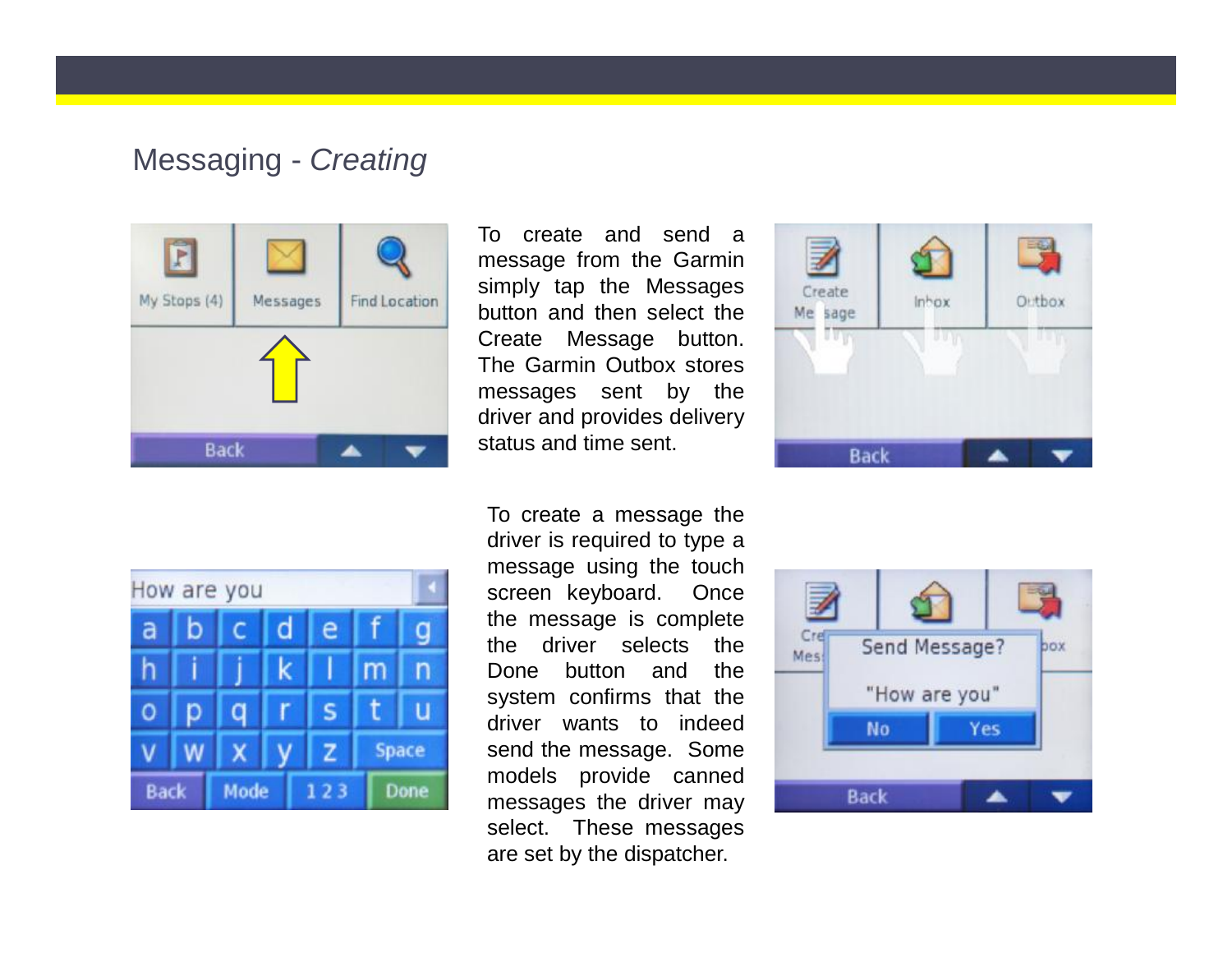# The Message Center

| <b>Report View</b>                 | Map View                                                  | <b>Split Screen Viev</b>                                            | <b>Message View</b> |                 |                                                | <b>HOS View</b> |                                         | <b>Dispatch View</b>              |          |
|------------------------------------|-----------------------------------------------------------|---------------------------------------------------------------------|---------------------|-----------------|------------------------------------------------|-----------------|-----------------------------------------|-----------------------------------|----------|
| $\ll$ $\ll$ $\Box$<br>Send message | 4/14/2010 Mail                                            |                                                                     |                     |                 | auto-update Updated: 10:58:26AM >>>><br>Update |                 |                                         |                                   |          |
| Content:                           | Fleet: Demo<br>$\vert$ $\vert$<br>$\Box$<br>Send          | To: John Darienzo - Garmin<br>append "from Admin" to end of message |                     |                 |                                                |                 | O Info C Read Receipt C Question Yes/No |                                   |          |
| <b>Inbox</b>                       | From: All<br>$\blacksquare$                               |                                                                     |                     |                 |                                                |                 |                                         |                                   |          |
| <b>From</b>                        | <b>Content</b>                                            | <b>Sent</b>                                                         | <b>Received</b>     | <b>Reply</b>    |                                                |                 | <b>Remove</b>                           |                                   |          |
| <b>Outbox</b>                      | To: All<br>×.                                             | Type: All<br>$\overline{\phantom{a}}$                               | Status: All         |                 | $\overline{\phantom{a}}$                       |                 |                                         |                                   |          |
| To                                 | <b>Content</b>                                            |                                                                     |                     | <b>Type</b>     | <b>Status</b>                                  | <b>Sent</b>     |                                         | <b>Delivered Responded Remove</b> |          |
| John Darienzo                      | Please hand in all toll receipts at the end of your shift |                                                                     |                     | Read<br>Receipt | Sent                                           | 9:05 AM         |                                         |                                   | ×        |
| John Darienzo                      | Can you make it to the Bronx by 5pm?                      |                                                                     |                     | Question        | Sent                                           | $9:04$ AM       |                                         |                                   | $\times$ |
|                                    |                                                           |                                                                     |                     |                 |                                                |                 |                                         |                                   |          |
|                                    |                                                           |                                                                     |                     |                 |                                                |                 |                                         |                                   |          |

- The Message view option is available to Garmin FMI customers, as long as, the user is granted access by the company administrator. From this screen dispatch can send messages, view the message status and they can read and reply to incoming driver messages.
- Messages can be sent to a single driver or they can be broadcast to an entire fleet.
- In and out boxes can be quickly filtered to make searching for messages simple.
- All Garmin devices support the option to request a read receipt or ask a yes/no question in which the driver is prompted tor a yes or no response.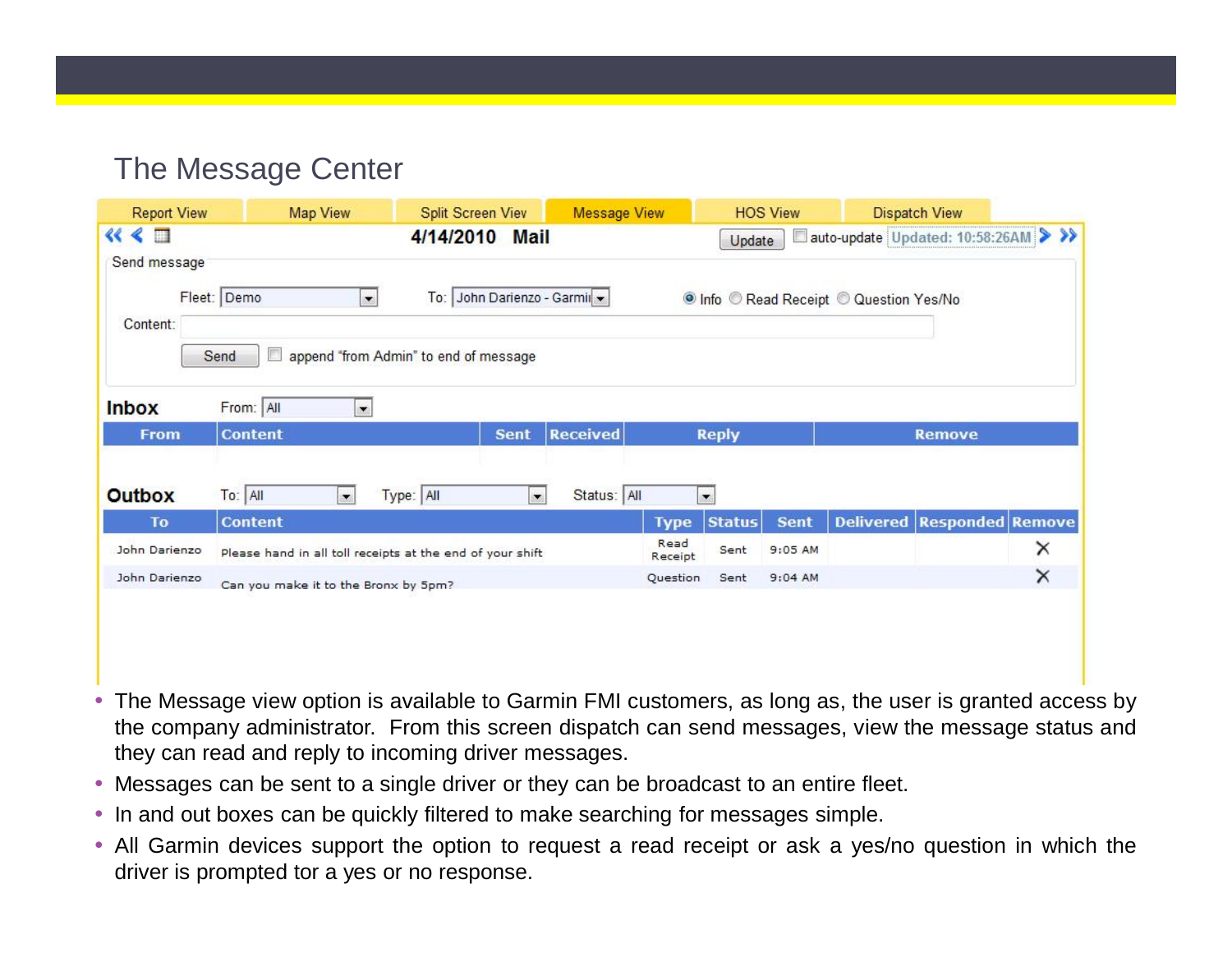# Route Management



- Routes can be created quickly using existing routes, saved locations or by entering in an address.
- New addresses can be saved as locations for future use in other routes.
- Routes can be scheduled to be sent to a driver immediately or at any time in the future.
- Dispatchers can choose to sequence routes and they can force all old stops to be removed from the Garmin device to avoid confusion. Dispatch can also add job numbers to saved routes on the fly.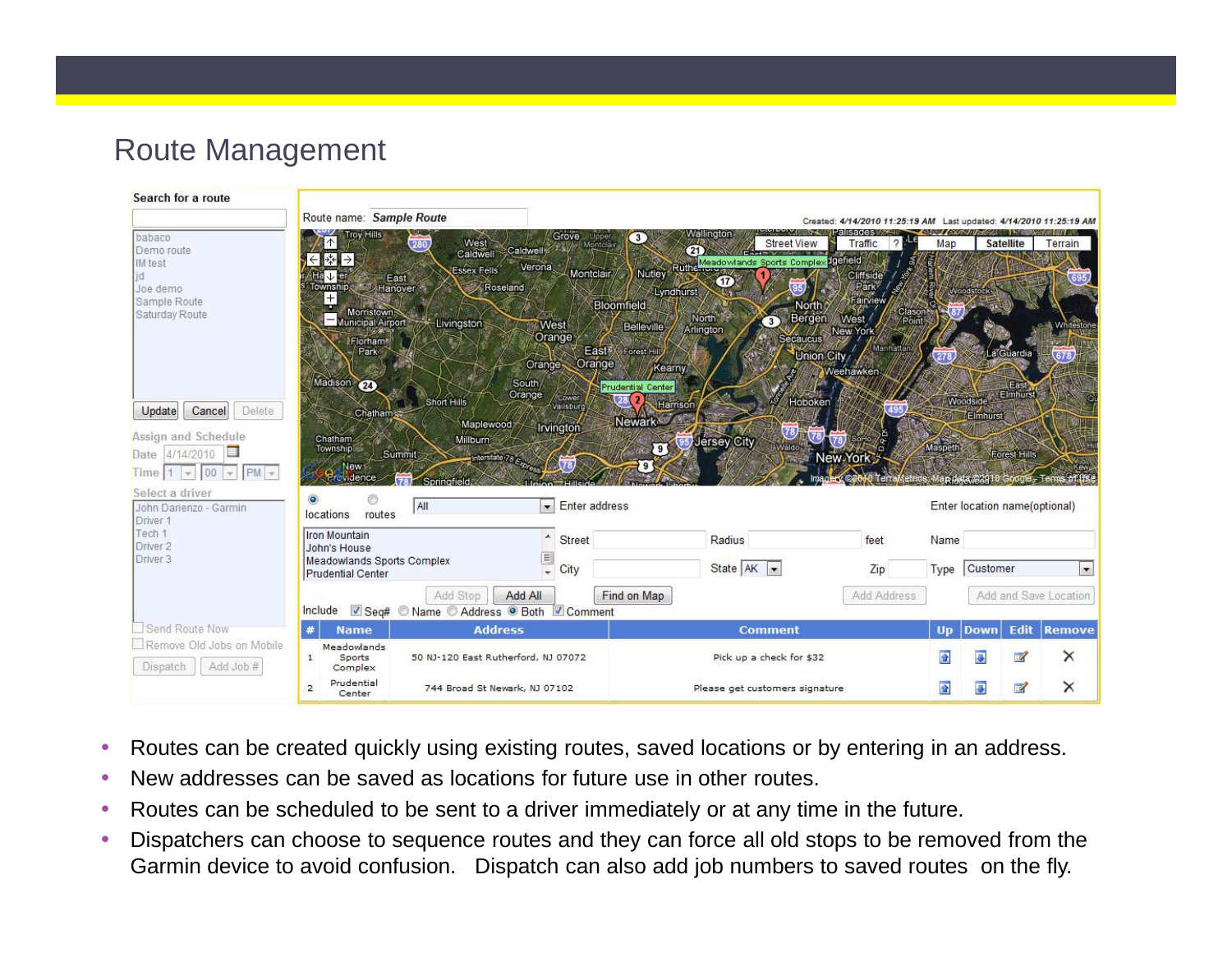# Dispatch View



• Once a route has been dispatched the dispatcher will receive status updates, delivery timestamps and real-time information on when the driver is in route to a stop and also when they arrive and depart the stop. Icons are color coded to reflect the job status and a driver can be sent multiple routes during the day.